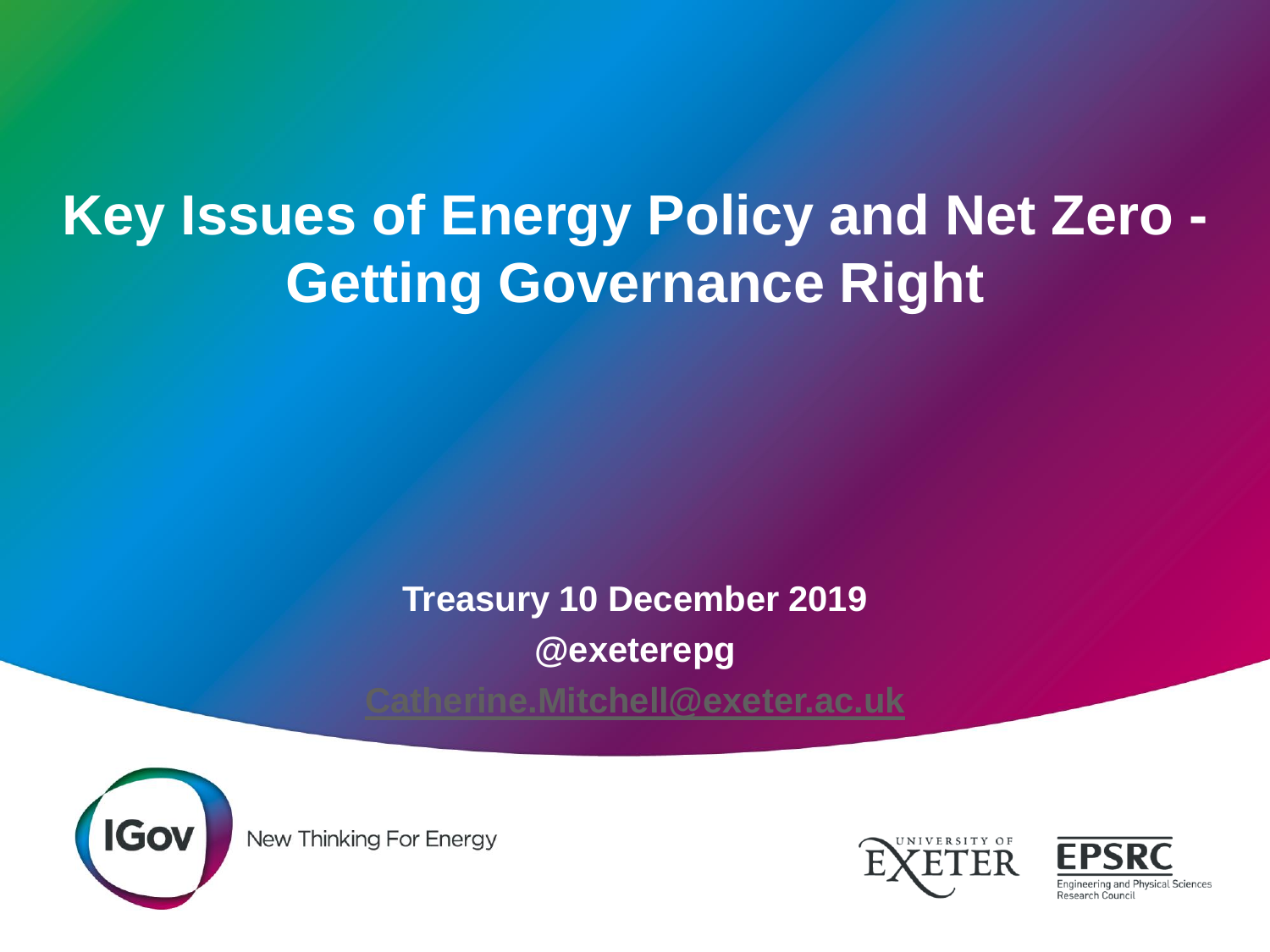### **Definitions**

- Energy Governance
	- policies, institutions (at all levels), economic regulation, network rules, market design, retail policy etc **AND**
	- the decision-making processes behind those rules and incentives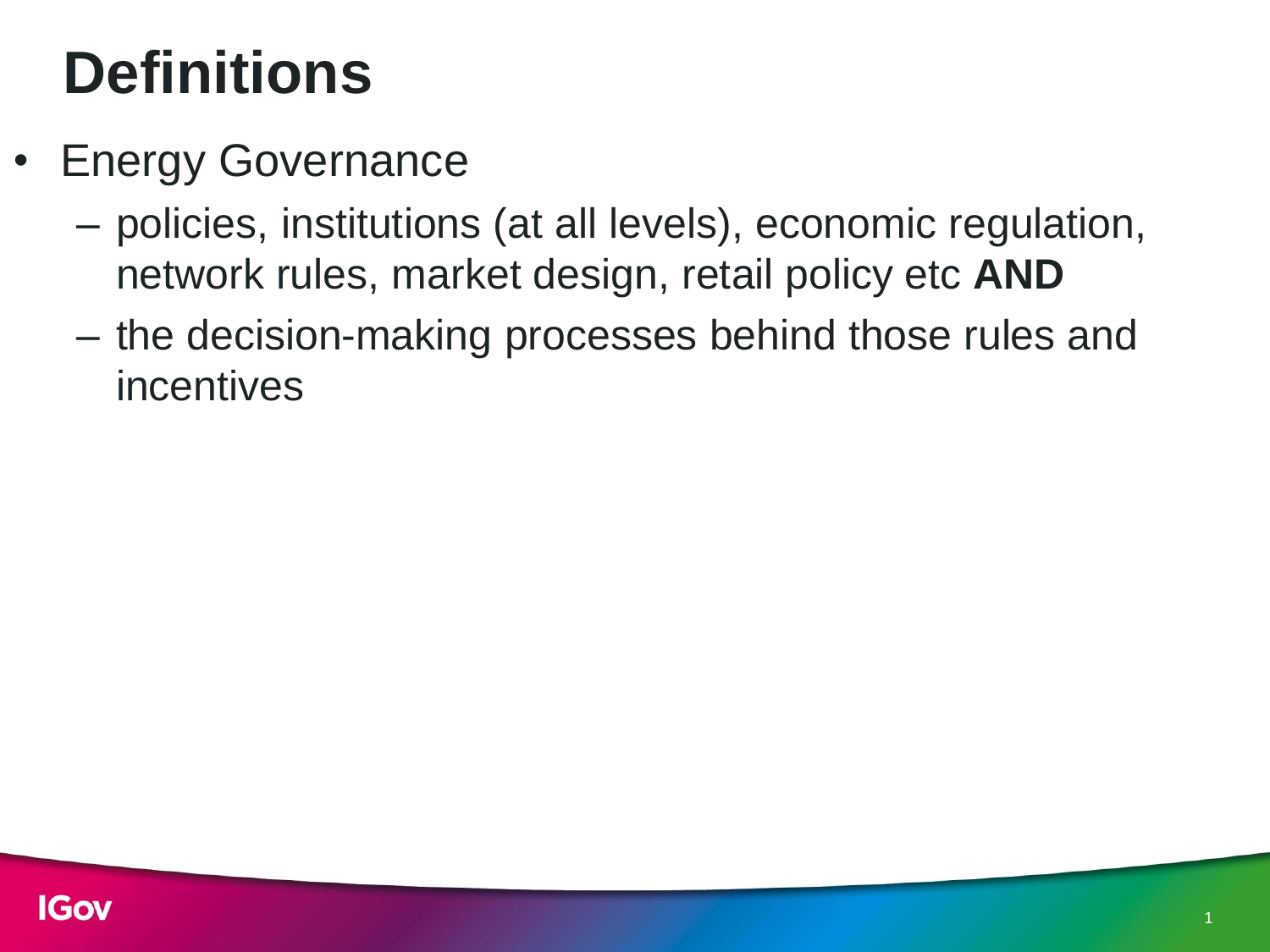# **Key points**

- Momentum of energy system change is towards D4 (decarbonisation, decentralisation, digitalisation and democratisation)
	- Has illuminated a 'distribution' gap in regulation
- Energy economics have changed and value in the energy system must be accessible either because its economic; because of desired social outcomes (decarbonisation); or required system attributes (flexibility)
- Economic regulation (Ofgem) is not keeping up with energy system change, economics of new technologies and resources, new business models, social preferences and is not fit for purpose
	- How to pay for networks in an increasingly prosumer world)
- Dermot Nolan leaving Ofgem provides window of opportunity for changed which should be grasped
- Delivering net zero requires new roles; additional market opportunities (local markets); coordination process (Energy Transformation Commission)
- Energy efficiency of building is the key issue to crack requires money; skills; but huge benefits

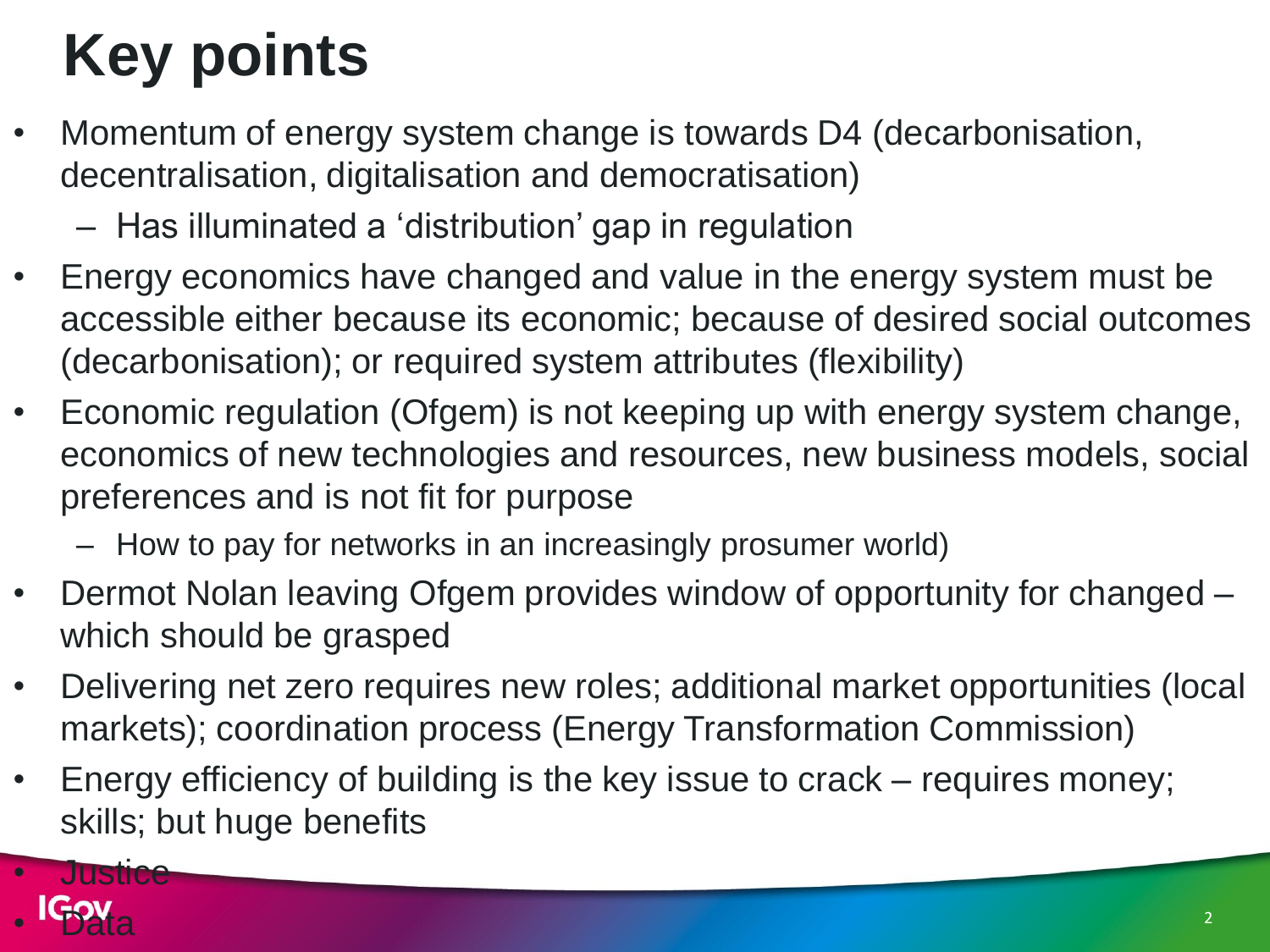#### **Multiple new drivers are altering energy system characteristics to be more D4**

- **Decarbonisation** across energy electricity, heat and transport ([https://public.wmo.int/en/our-mandate/climate/wmo-statement-state-of-global-climate\)](https://public.wmo.int/en/our-mandate/climate/wmo-statement-state-of-global-climate)
- New technologies, resources and falling prices (many of them distributed energy resources (DER)
	- EVs; Smart grid; Decentralised heat heat pumps, solar thermal; district heating; Renewables of multiple scales (including PV); Demand Side Response; Building energy efficiency; Flexibility; Storage
- Much of this is at the local distribution level so **decentralisation** increasingly the economic option
- **Digitalisation** allows new system operation and revealing of value (time and place), hence new energy economics
- New ownership and business models enabling, or being pushed by, greater involvement by customers

(**democratisation**)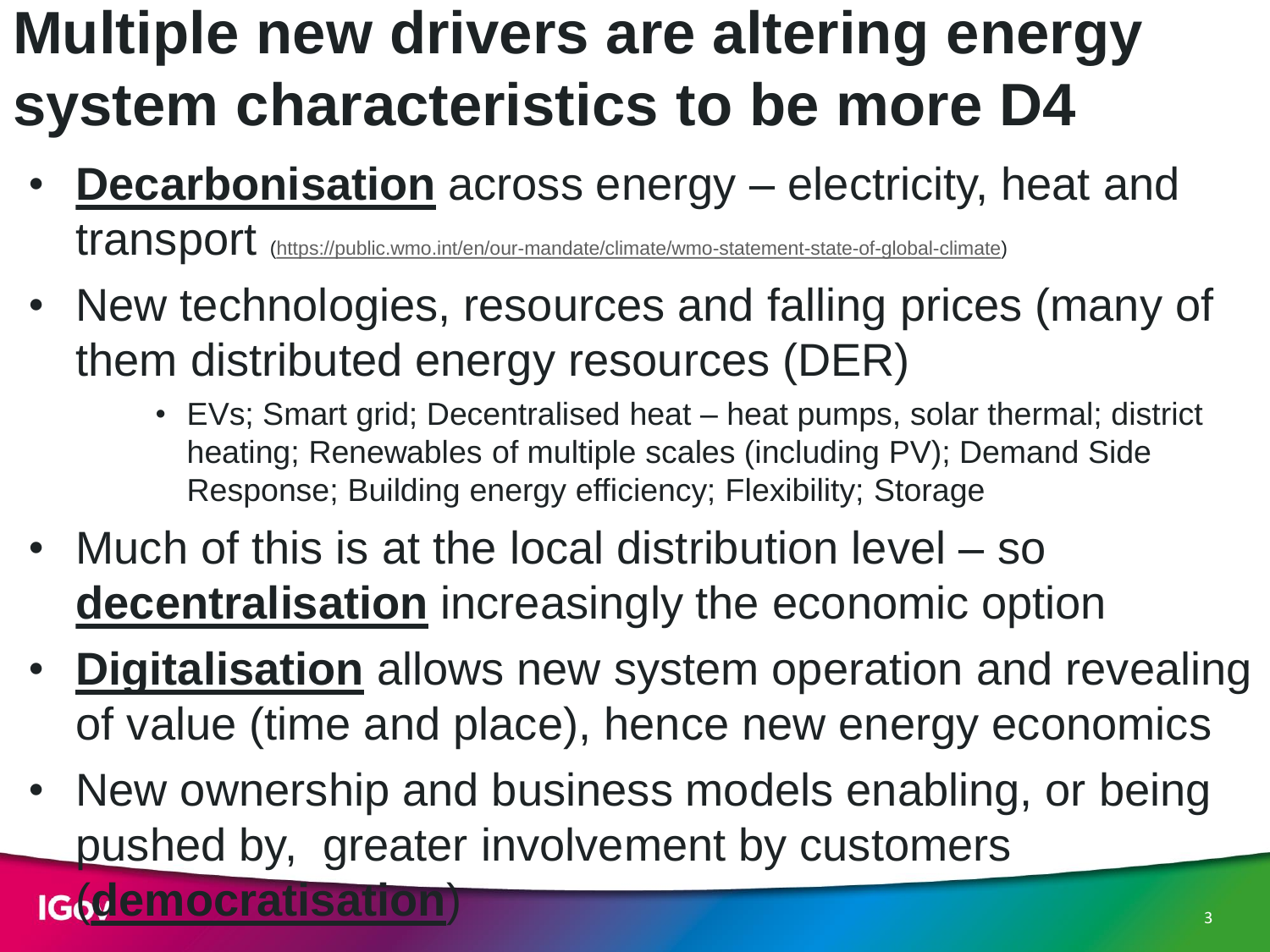#### **Energy economic are changing – but value still not coming through to those which provide it**

- Current governance effectively developed around centralised, fossil fuel and nuclear, top down system operation
- Distribution of electricity or gas was about transfer of energy from big providers to passive customers
	- No obvious way to reveal or capture value within markets or regulation
- Digitalisation
	- is allowing new resources to be bought and sold (ie OctopusAgile)
	- Could reveal granular value of time and place
	- could enable new preferences(ie Peer to Peer) not so far possible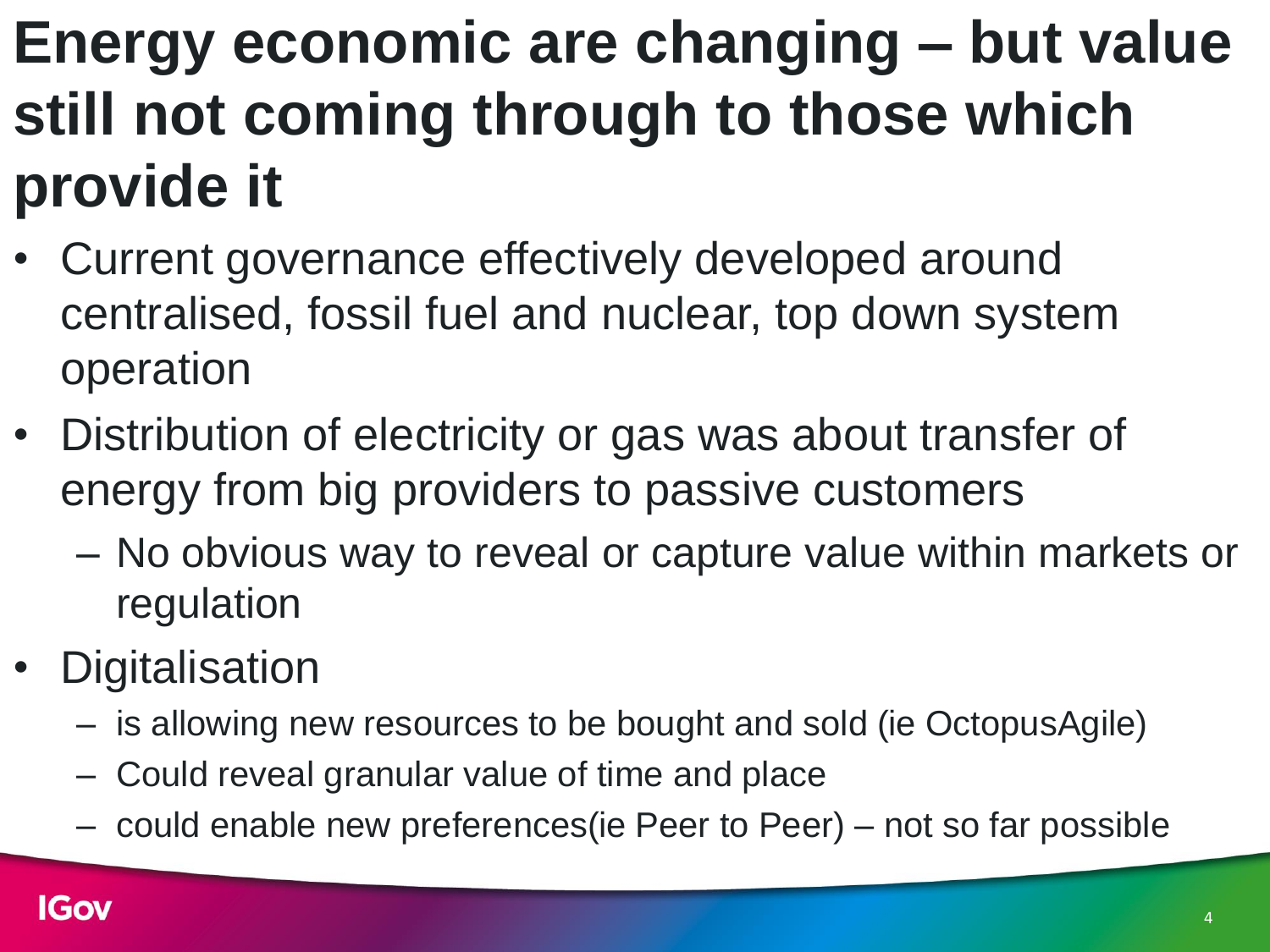## **Highlights a 'distribution' gap of regulation / markets**

- Distribution used to be a 'passive' part of network, whether for gas or electricity
	- Paid for primarily by unit transfer
- Increasingly 'action' in distribution / local area or the difficulties (gas network – hydrogen a distraction)
- Digitalisation enabling different system operation and granular value at time and place
- Social preferences include Peer to Peer Trading
- Distribution system operation, network costs, flexibility increasingly worked out on area, horizontal, two way basis NOT top down, one way, linear

• Needs local markets at GSP and new regulation **IGov**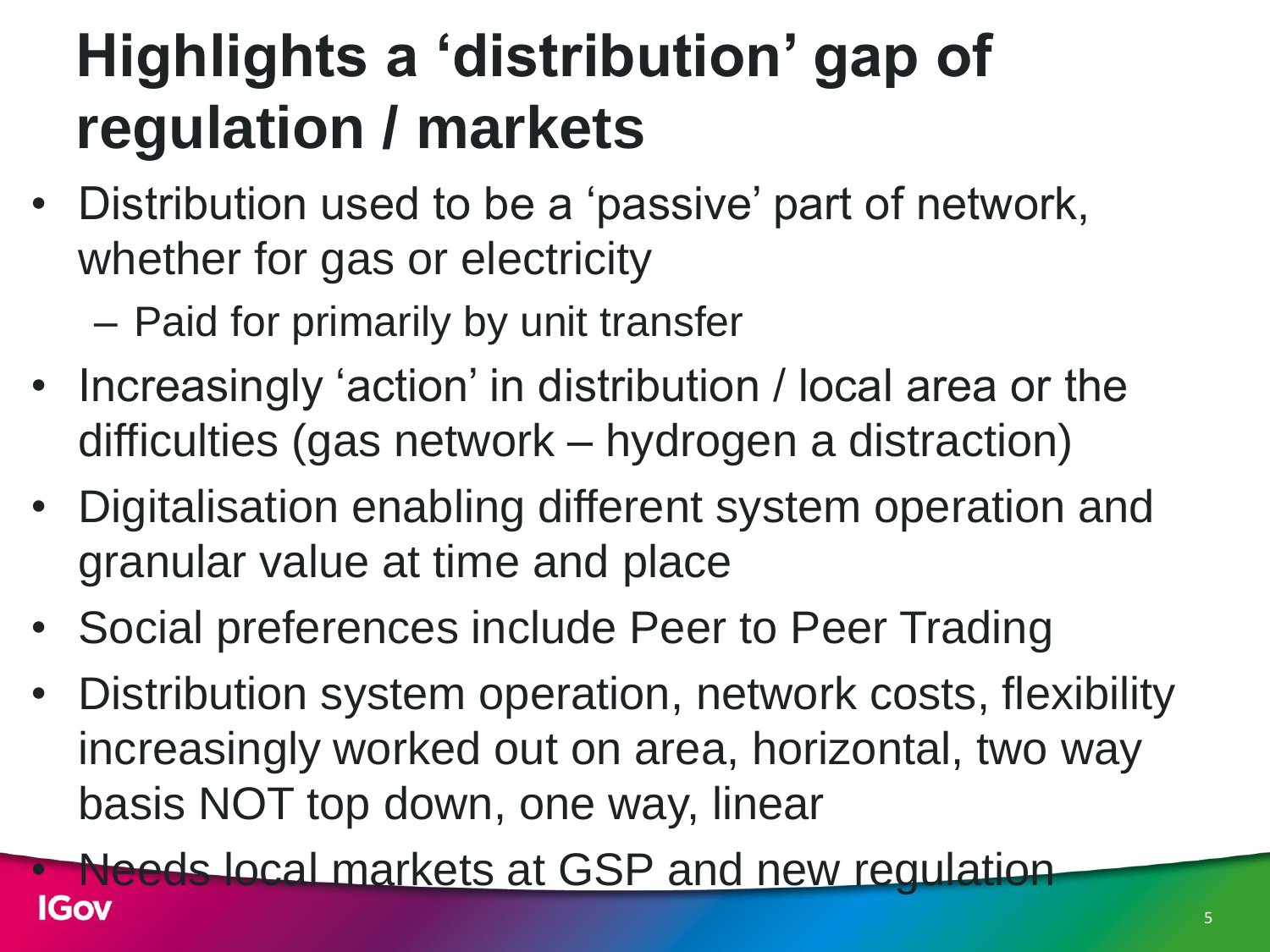### **Economic regulation (Ofgem) not keeping up with these possibilities**

- Regulatory reform is needed see NIC Review
- Economics still worked out on static, marginal basis rather than dynamic, system change (ie getting from here to net zero most cost effectively)
- No distribution energy resource assessments (DERA)
	- Basic building block of understanding distribution area value
- Not fit for purpose
- Will come back to this with IGov Framework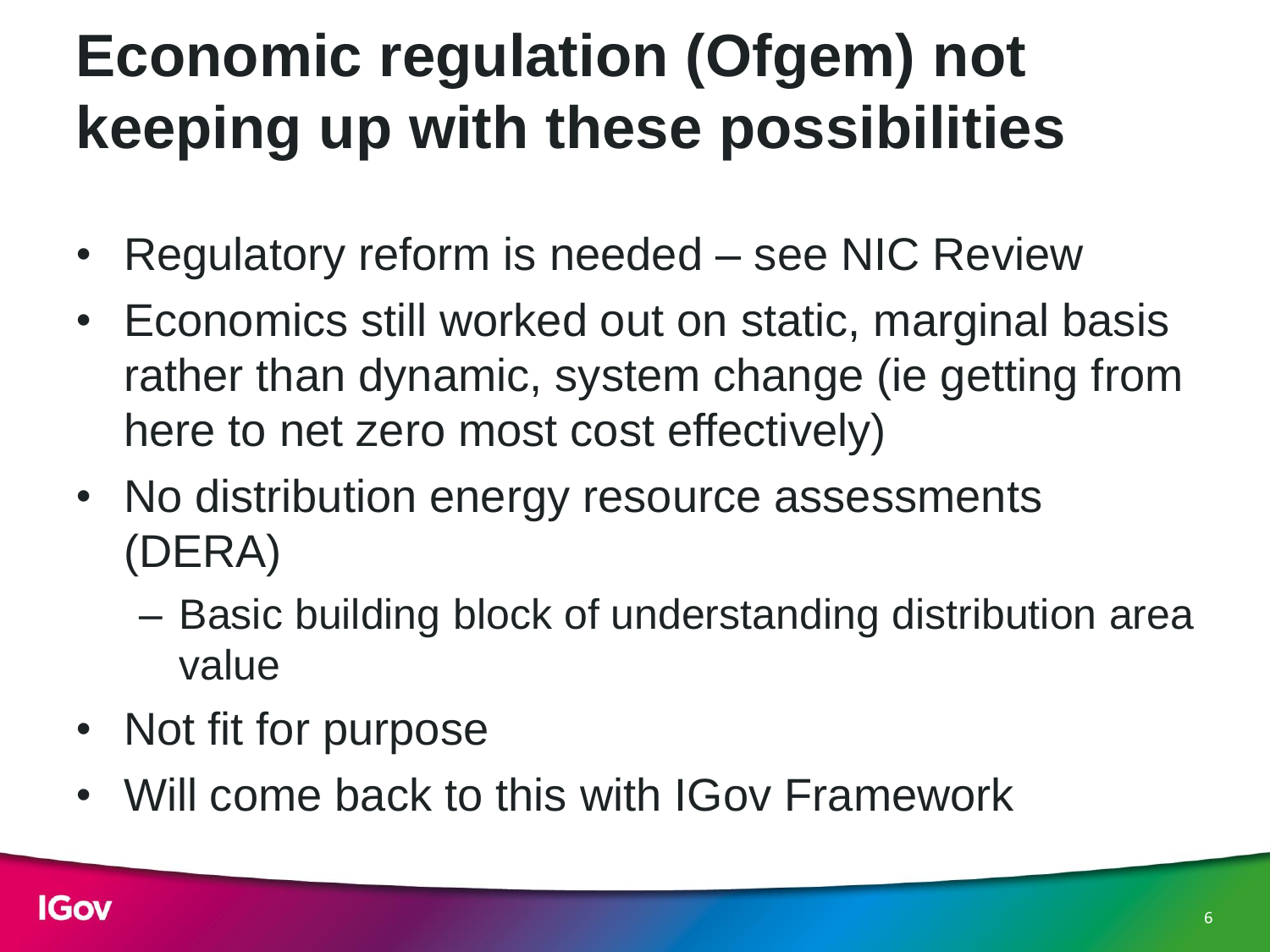### **Change of CEO at Ofgem provides window of opportunity**

• Strategic Policy Statement can be promulgated (as said by NIC) <http://projects.exeter.ac.uk/igov/new-thinking-the-lost-strategy-and-policy-statement/>

– This has to also take account of devolved nations

- Duties on Ofgem should be changed (as said by NIC)
- IGov framework would argue Ofgem should be returned to being an economic regulator only (to be discussed)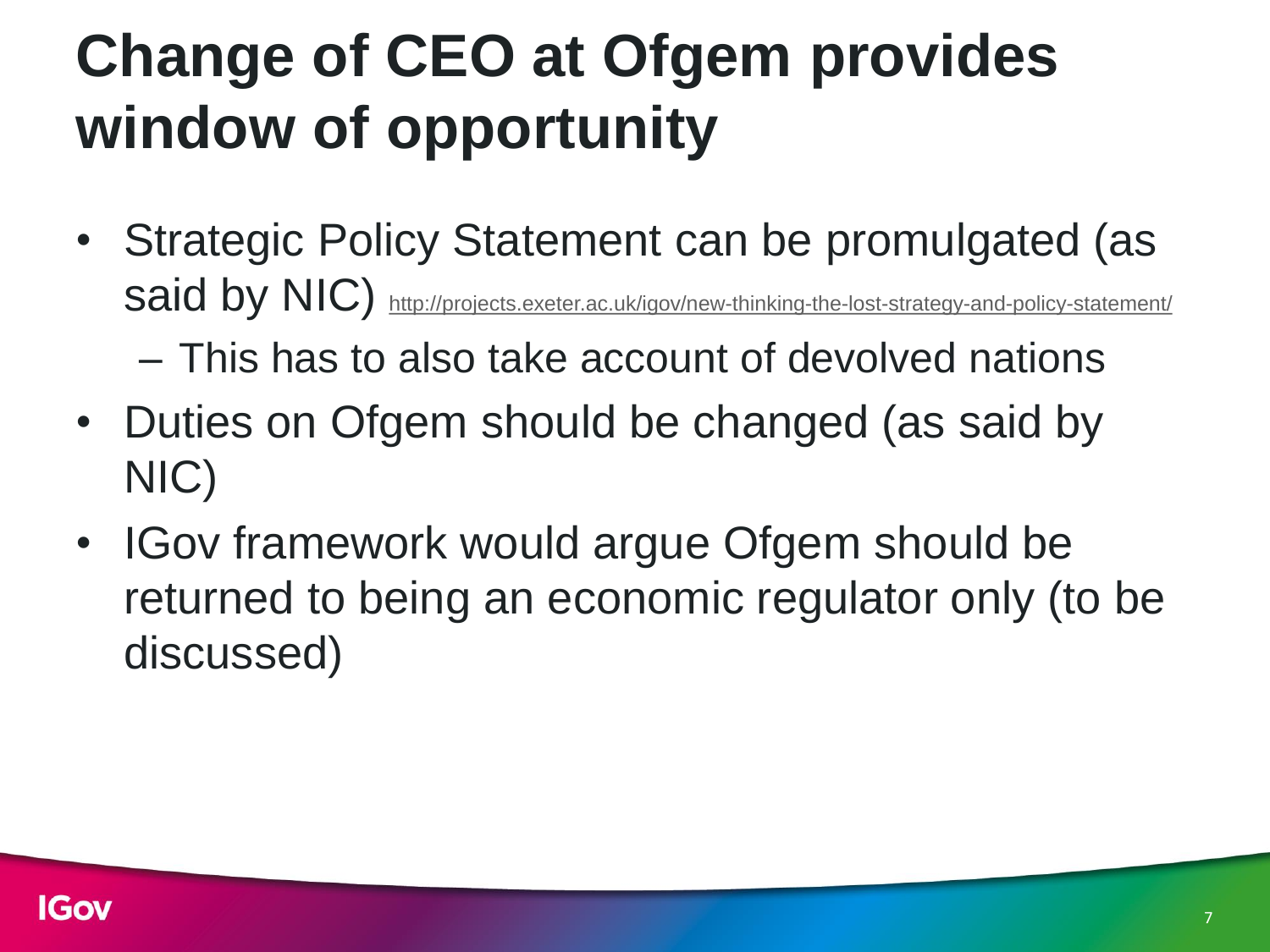#### **Delivering net zero on time cannot be achieved with BAU**

- New roles
- New incentives
- Additional markets
- More coordination
	- The essential ingredient
- More direction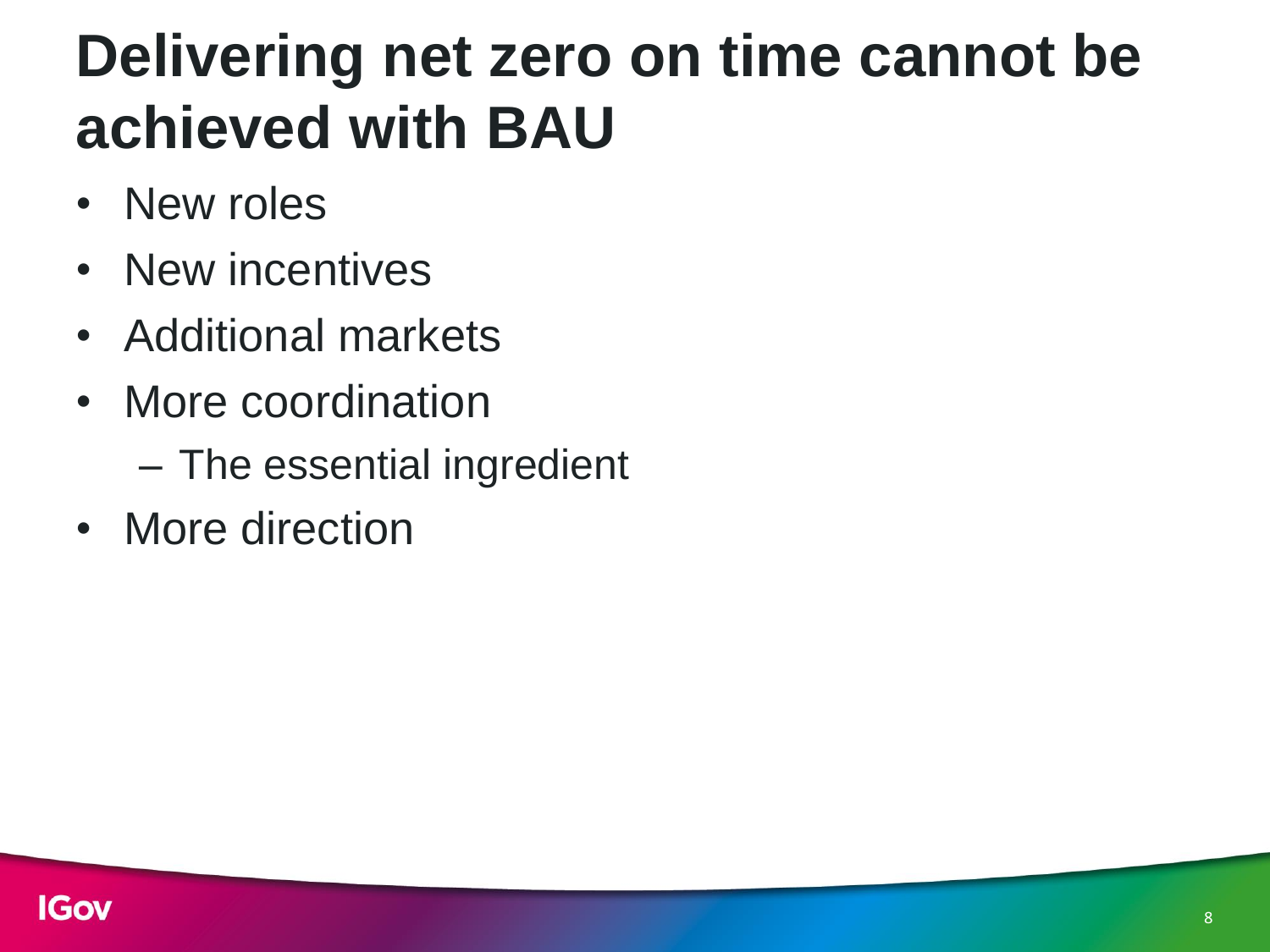#### **Putting in a place a credible buildings energy efficiency programme should be the priority energy policy**

- It provides so many benefits and is essential to net zero.
- It will cost upfront money, but less further on
- Skills creation central to its success
- Several good European policy examples to choose from
- At root, everything has to be made easy for households
	- Poorer households will have to be paid for in its entirety (part of justice issues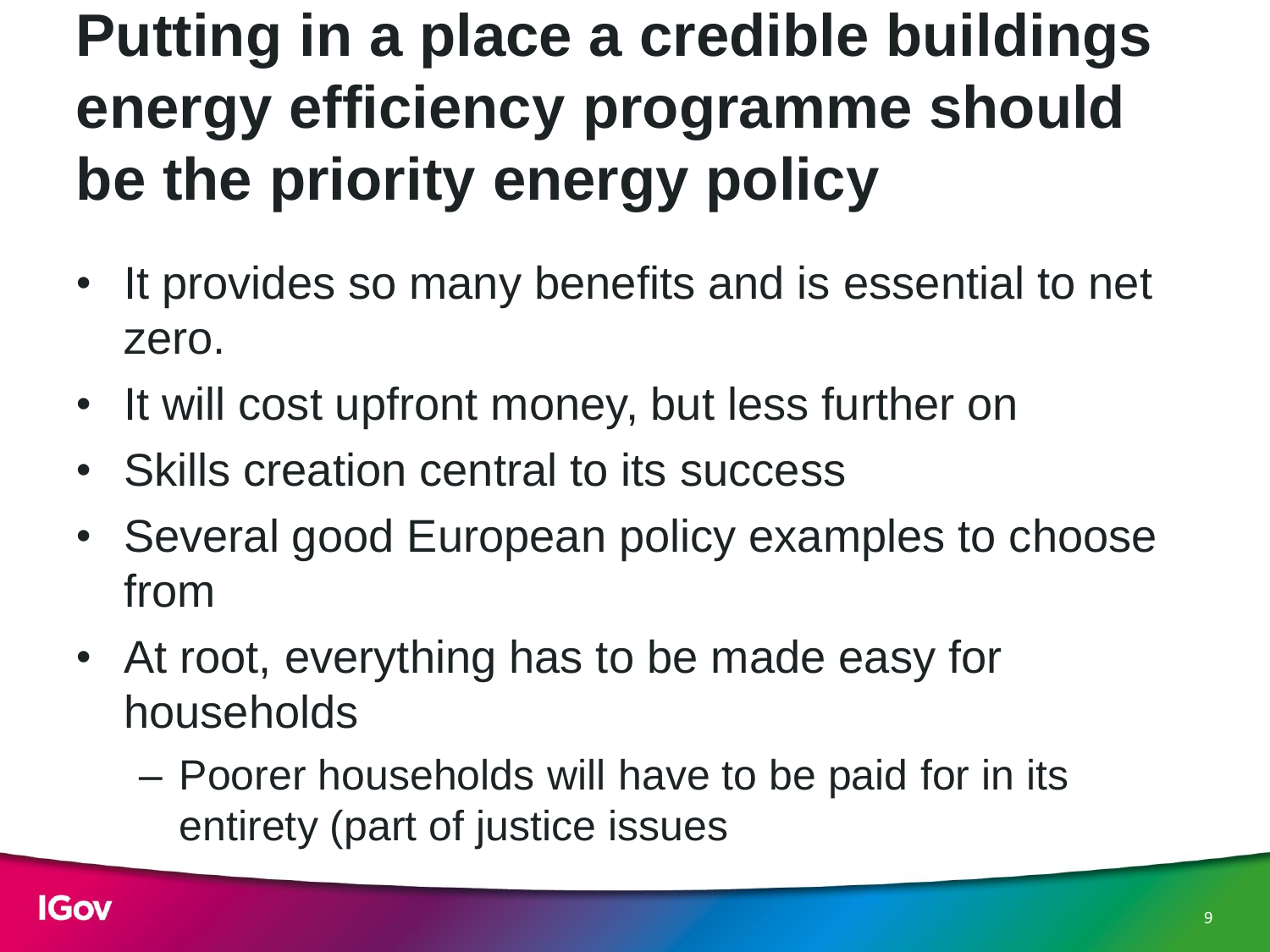### **Justice and Engagement**

- Britain has major fuel poverty problem
	- Never seem to gets better
	- Result of combo of income, housing quality, energy price
	- Energy efficiency a central means combat it
		- Better housing, less energy used, less money required
		- Gets around problem of focus on price which will go up in short term to pay for decarbonisation – less over time if sort out energy efficiency in near term
- As energy system changes, those who work in fossil fuel (including gas network) and non-flexible areas (includes nuclear) are either not wanted or cause system problems
- Important that distributional impacts are confronted so that there is a 'just' transition

Paying for the energy transition should not just be paid-

ir by energy customers – it's a social good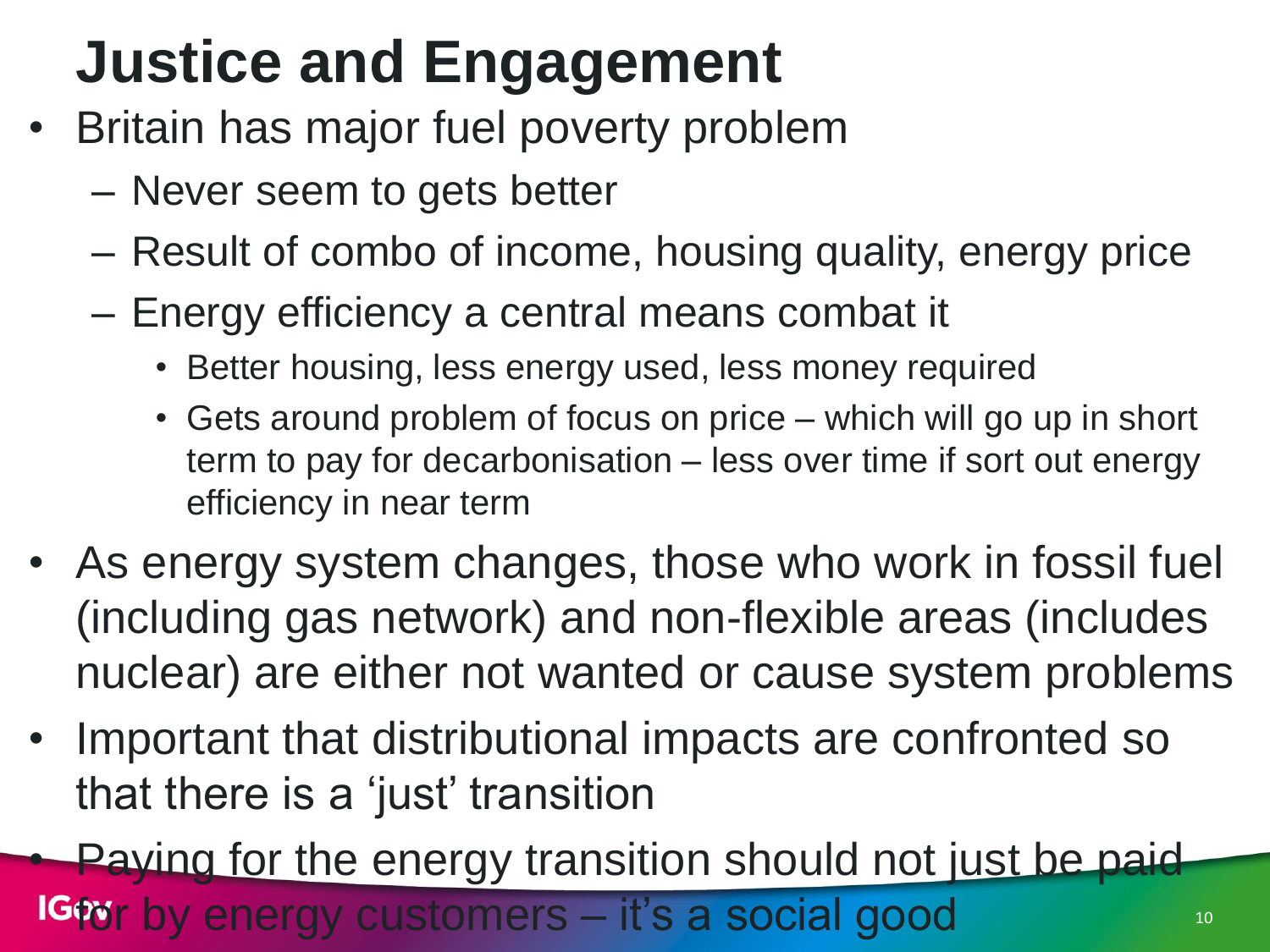#### **Data**

- Much more data washing around about energy use – time and place
- In general, good for delivering a smart and flexible energy system
	- Needs system values to be accessible (innovation social good)
	- Private data needs protecting
	- Customer protection becomes much more complex
		- Ie if buy a smart fridge, and it goes wrong and leaves a pool of water on the floor – is this the fault of the fridge, the internet provider, the tariff supplier etc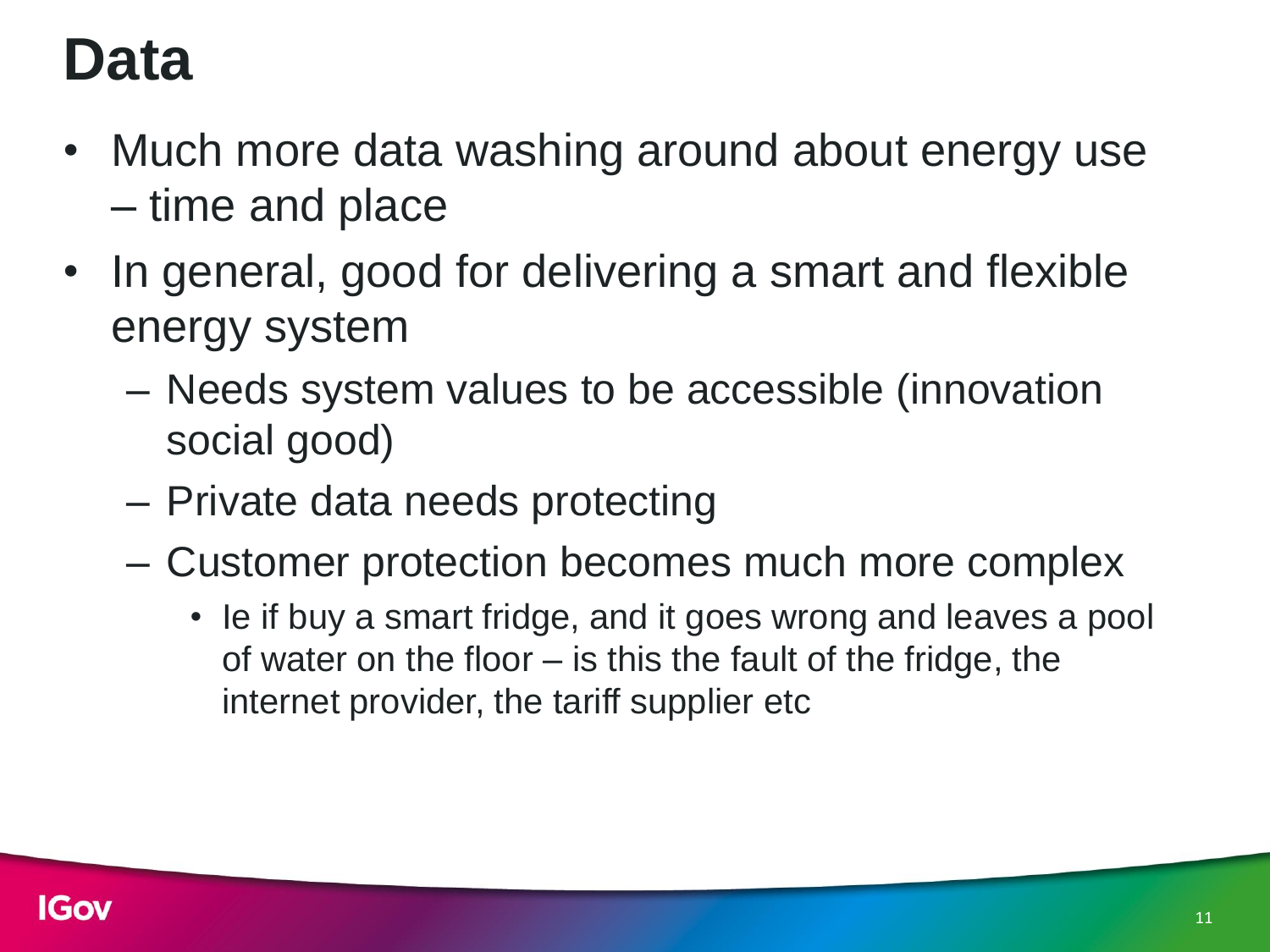#### **The IGov 'straw' fit for purpose GB energy governance framework**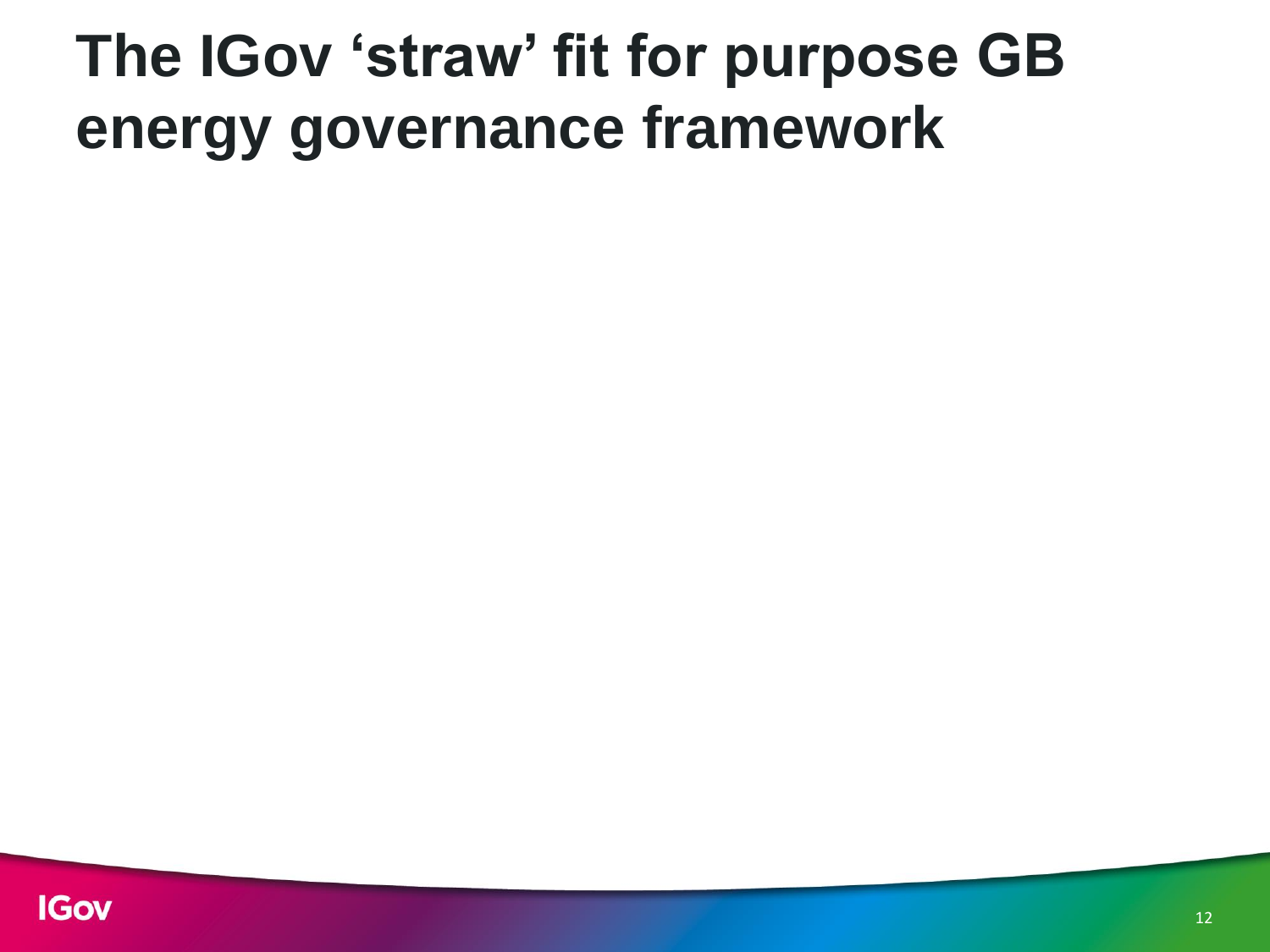#### GB energy governance: current institutions and responsibilities

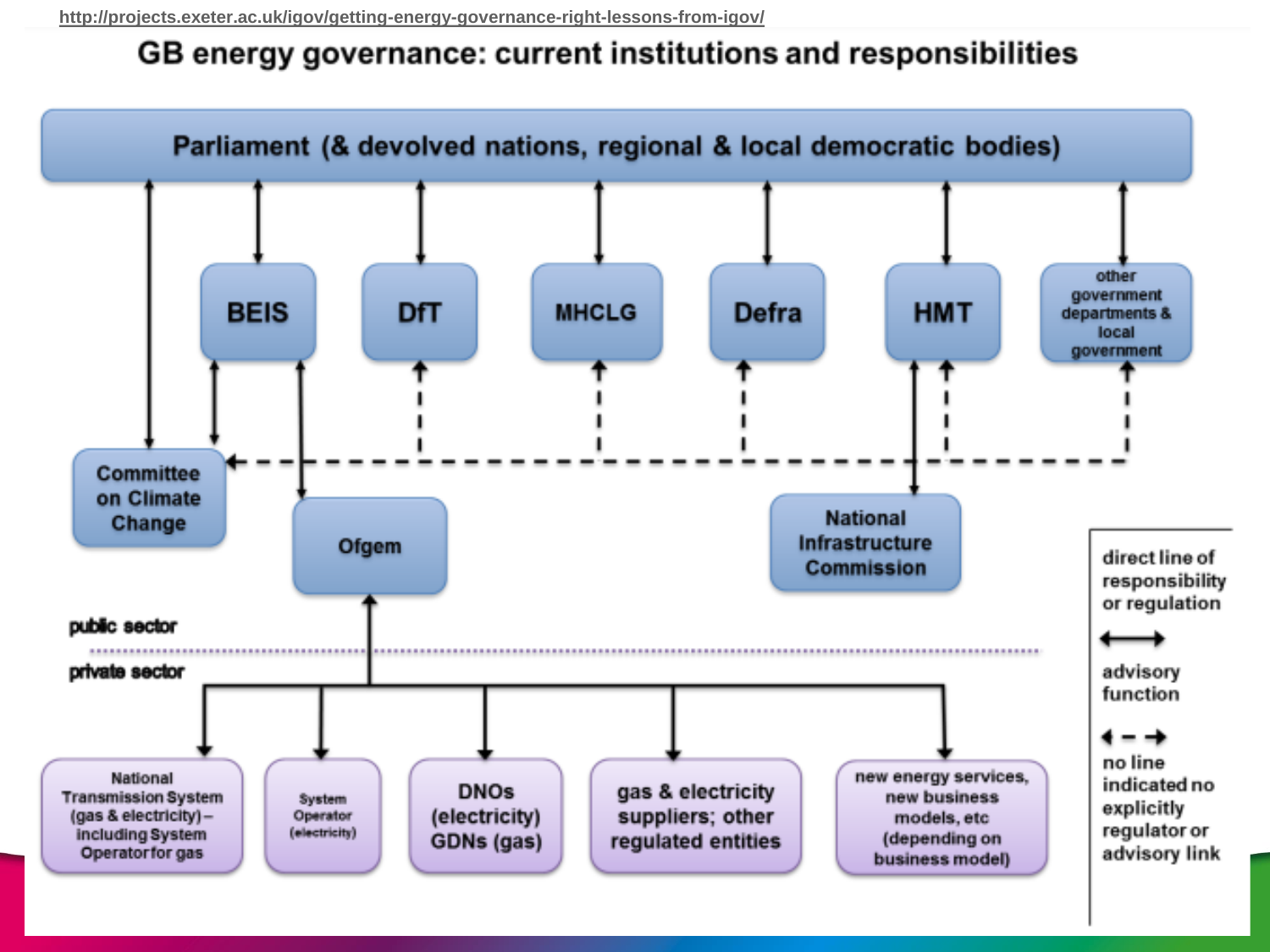**[http://projects.exeter.ac.uk/igov/wp-content/uploads/2019/04/Enabling-the-transformation-of](http://projects.exeter.ac.uk/igov/wp-content/uploads/2019/04/Enabling-the-transformation-of-the-energy-system-01-08-2019.pdf)the-energy-system-01-08-2019.pdf**

#### GB energy governance: proposed new institutions and responsibilities

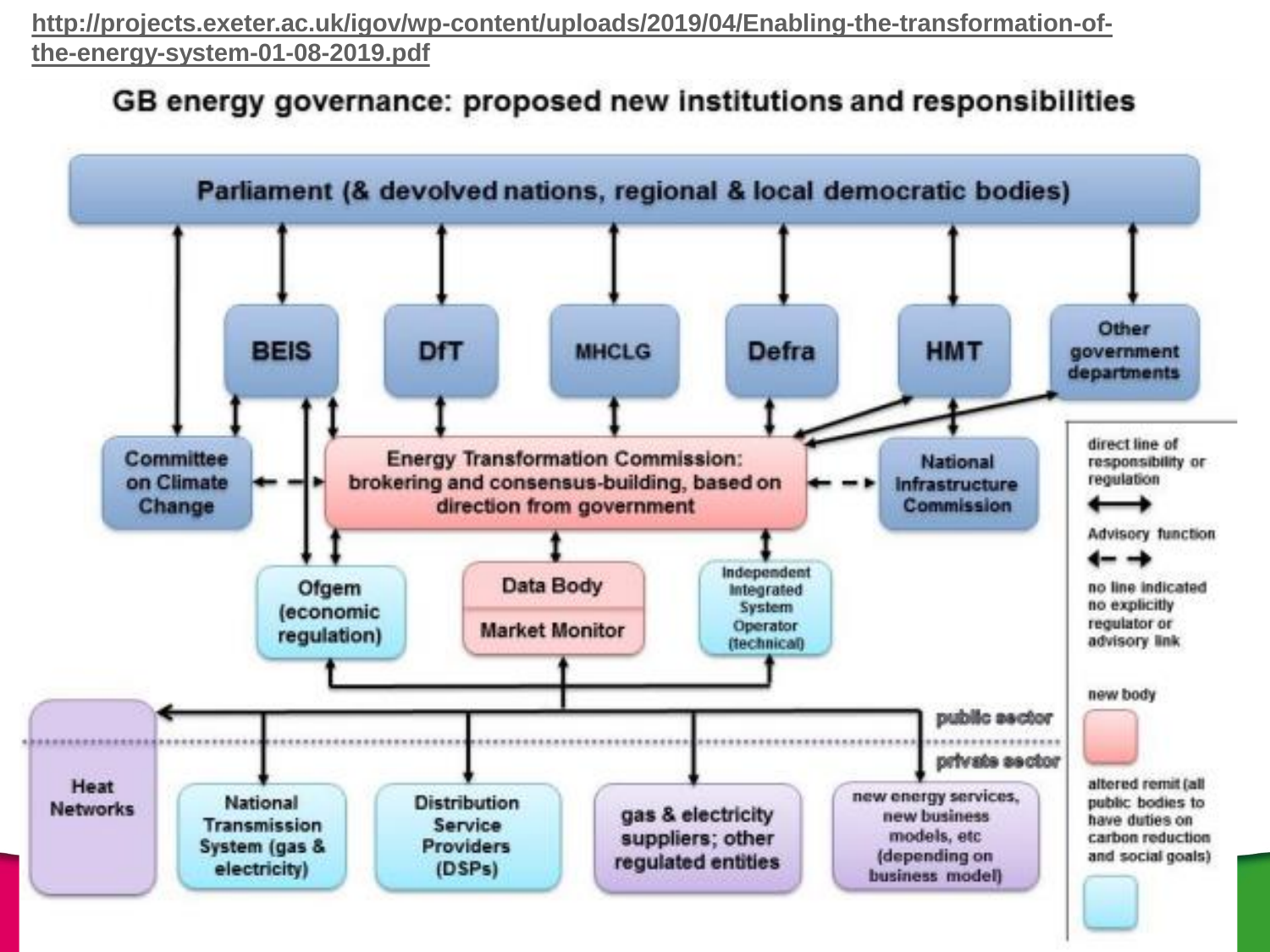#### **[Local Government Dimension has to be coordinated:](http://projects.exeter.ac.uk/igov/wp-content/uploads/2019/08/IGov-Getting-energy-governance-right-01-08-19.pdf)**

**http://projects.exeter.ac.uk/igov/wp-content/uploads/2019/08/IGov-Getting-energy-governanceright-01-08-19.pdf**

#### Local and national energy governance

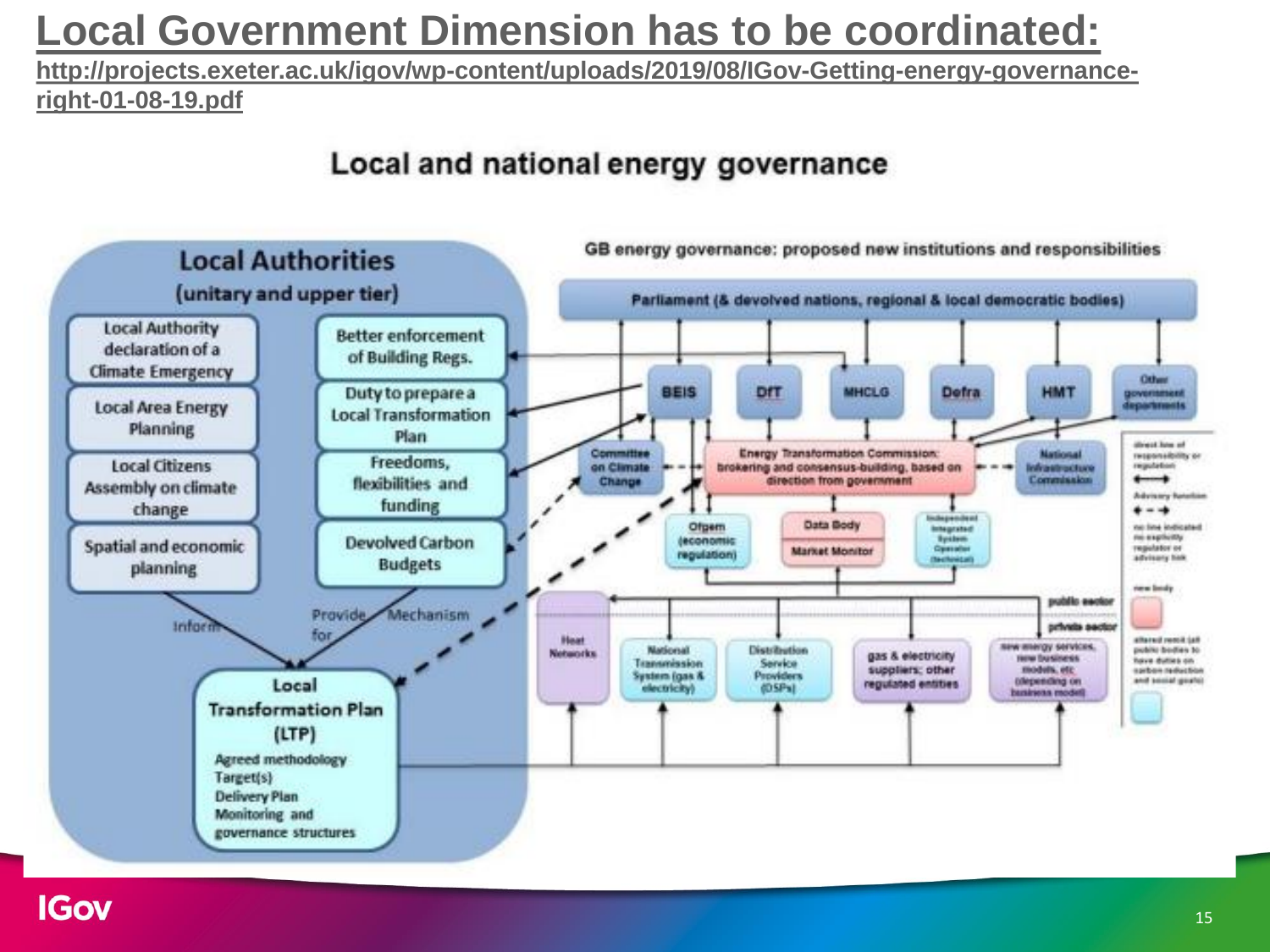#### **[Market Dimensions as well](http://projects.exeter.ac.uk/igov/wp-content/uploads/2019/08/IGov-Getting-energy-governance-right-01-08-19.pdf): http://projects.exeter.ac.uk/igov/wp-**

**content/uploads/2019/08/IGov-Getting-energy-governance-right-01-08-19.pdf**

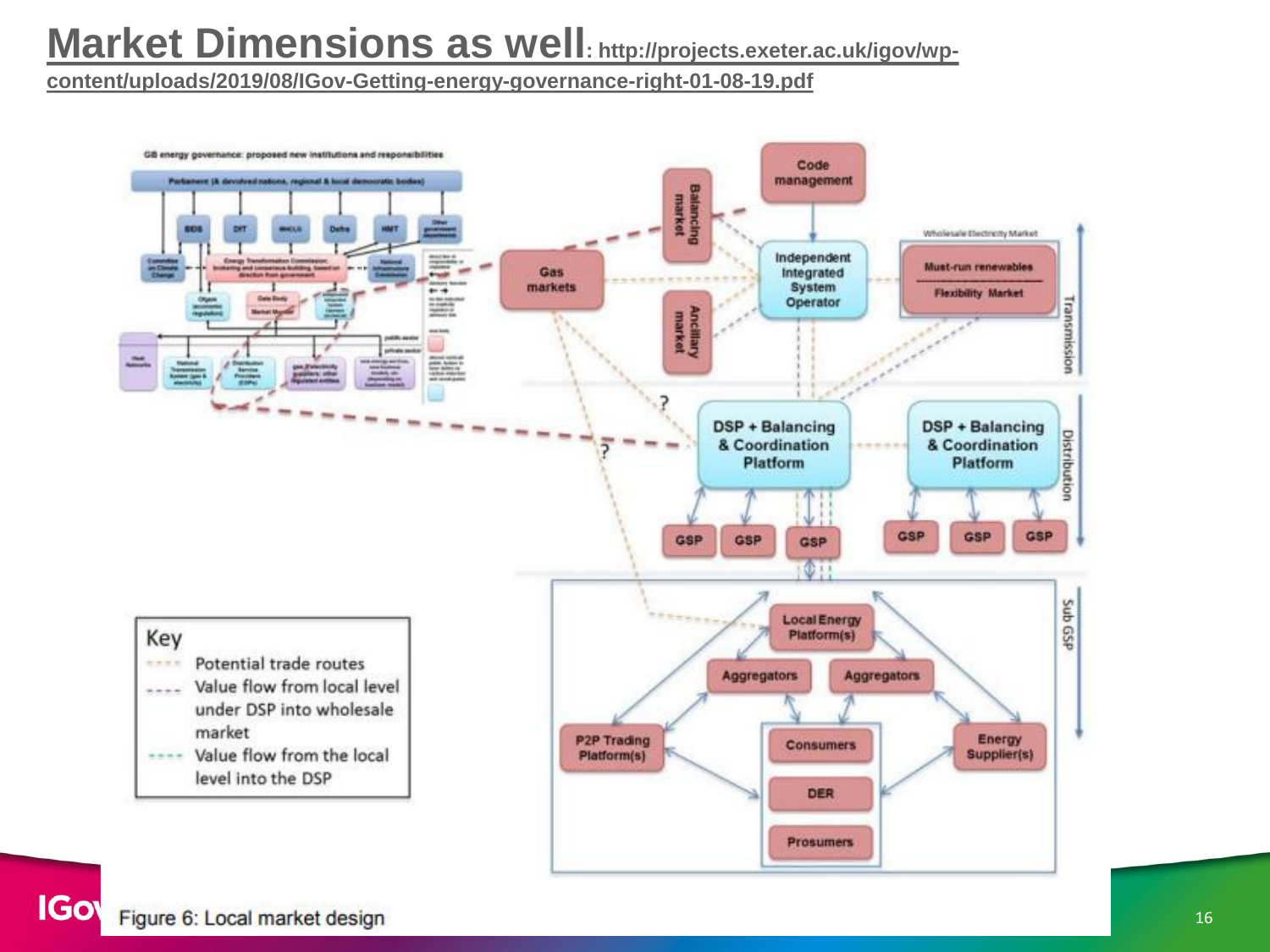Local and national energy governance

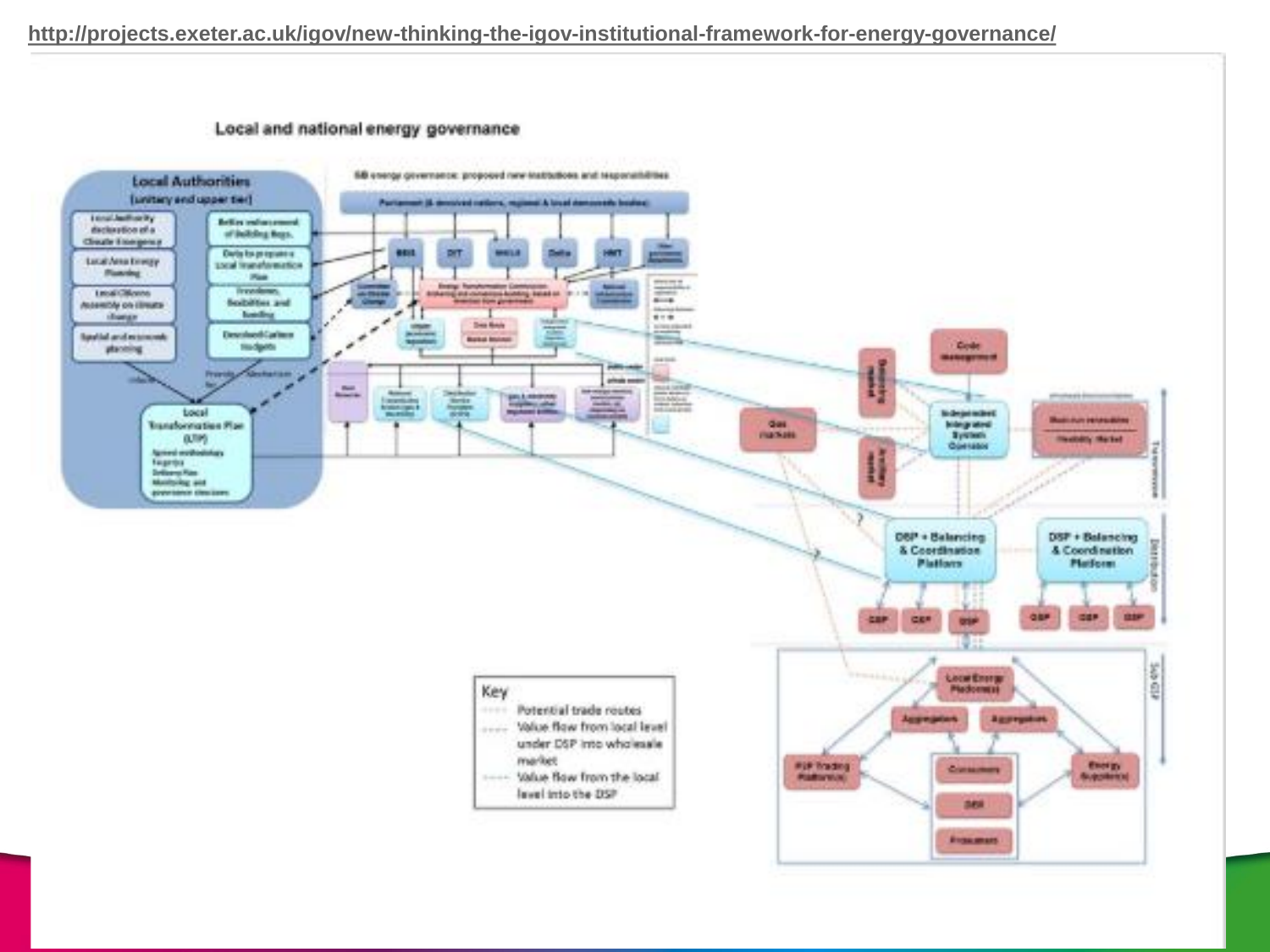#### **Slightly old schematic of area based markets and system operation**

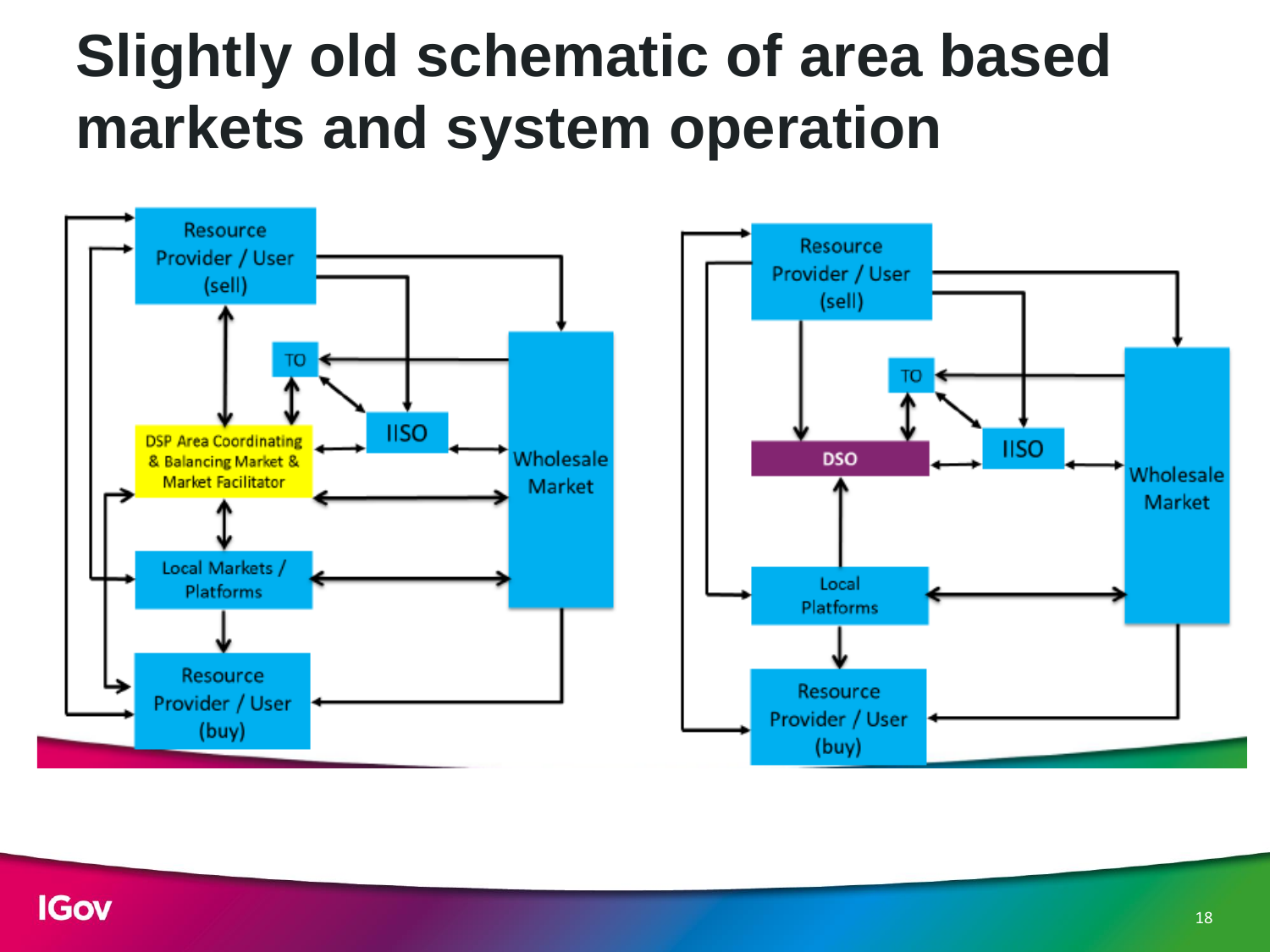## **REFERENCES**

- <http://projects.exeter.ac.uk/igov/>
- The 5 links which summarise IGov [http://projects.exeter.ac.uk/igov/shortcut-to-key-igov](http://projects.exeter.ac.uk/igov/shortcut-to-key-igov-findings/)findings/
- [http://projects.exeter.ac.uk/igov/new-thinking-the-lost](http://projects.exeter.ac.uk/igov/new-thinking-the-lost-strategy-and-policy-statement/)strategy-and-policy-statement/
- [http://projects.exeter.ac.uk/igov/new-thinking-looking-at](http://projects.exeter.ac.uk/igov/new-thinking-looking-at-the-nic-regulatory-review/)the-nic-regulatory-review/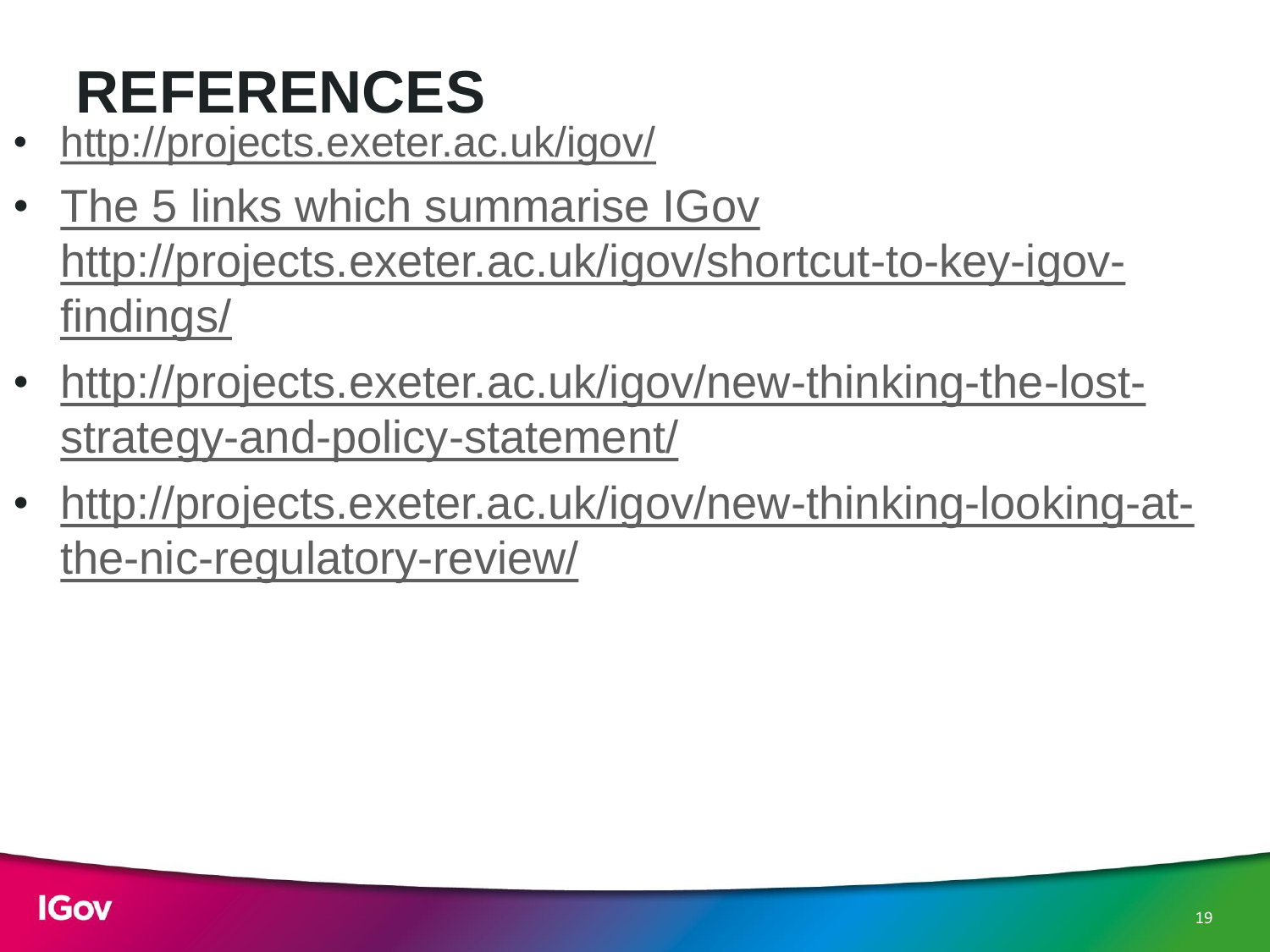### **PRIMERS**

- [http://projects.exeter.ac.uk/igov/category/research/pr](http://projects.exeter.ac.uk/igov/category/research/primers/) imers/
- NY REV
- E Australia System Change
- DSPs and valuing DER
- Fit for Purpose GB energy governance (needs updating)
- Energy Codes and Licenses